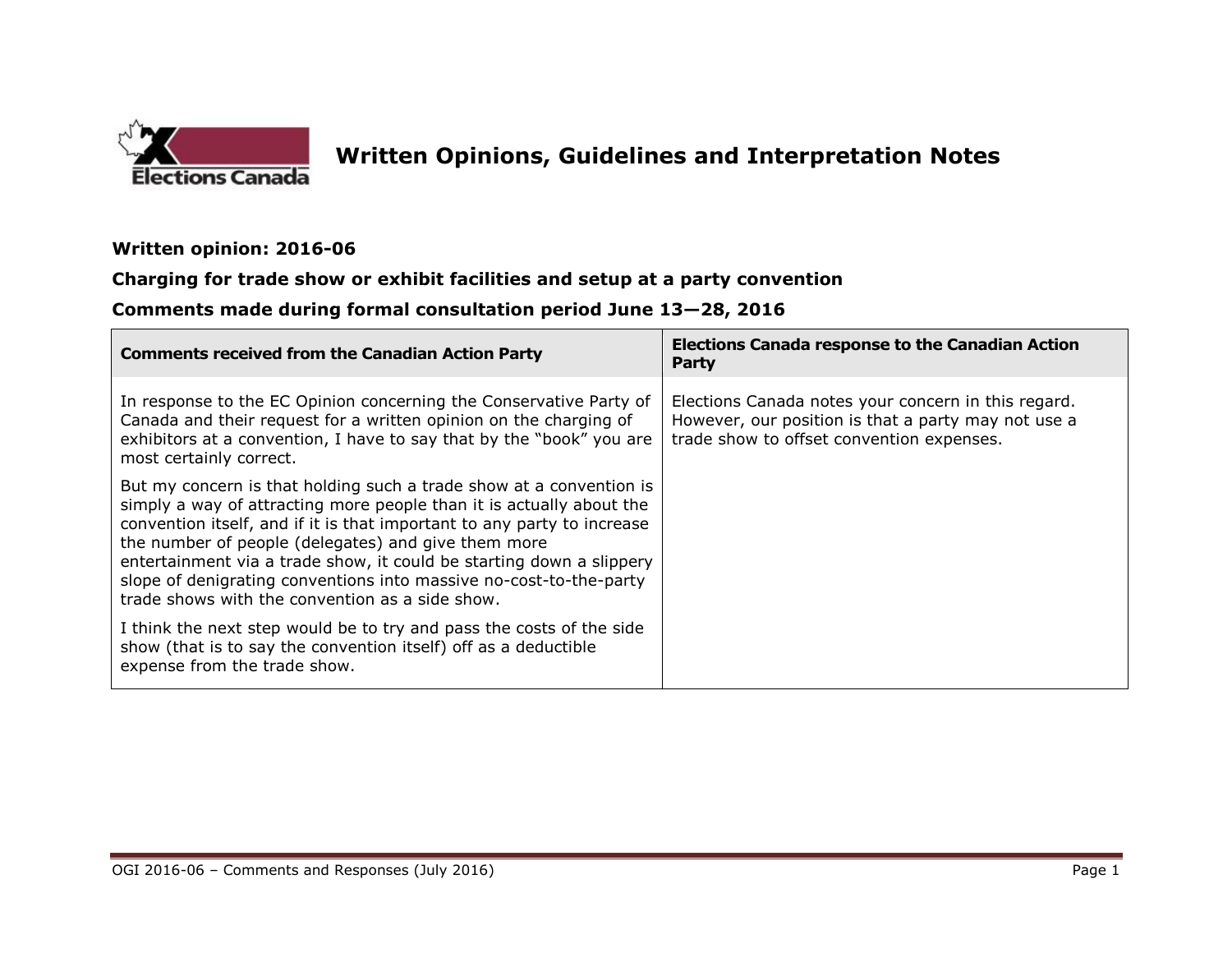| <b>Comments received from the Democratic Advancement Party of</b><br><b>Canada</b>                                                                                                                                                                                                                                                                                                                                                                                                                                                                                                       | <b>Elections Canada response to the Democratic</b><br><b>Advancement Party of Canada</b>                                                                                                                                                                                                                                                                                                                                                                                                                                                                                          |
|------------------------------------------------------------------------------------------------------------------------------------------------------------------------------------------------------------------------------------------------------------------------------------------------------------------------------------------------------------------------------------------------------------------------------------------------------------------------------------------------------------------------------------------------------------------------------------------|-----------------------------------------------------------------------------------------------------------------------------------------------------------------------------------------------------------------------------------------------------------------------------------------------------------------------------------------------------------------------------------------------------------------------------------------------------------------------------------------------------------------------------------------------------------------------------------|
| The only potential issue that the Democratic Advancement Party of<br>Canada has with the Elections Canada opinion is the potential for<br>monetary contributions from corporations and unions through "the<br>commercial value of the tangible benefit received by individuals<br>(from the vendor, entity or group) physically exhibiting at the<br>booth (as calculated for the Party Convention)."<br>In our opinion, this commercial value of the tangible benefit should<br>be rejected to avoid a loophole for contributions, legal or otherwise,<br>from corporations and unions. | Elections Canada's position on this issue is consistent<br>with its position for any individual attending the<br>convention, which is that the payment of fees by or on<br>behalf of an individual to attend a party convention or a<br>leadership contest is a contribution to the party.<br>The contribution amount is the difference between the<br>amount paid to attend and the commercial value of any<br>tangible benefits received. Tangible benefits include<br>meals, lodging and any other tangible goods or services<br>directly received by the convention attendee. |
| <b>Comments received from the Green Party of Canada</b>                                                                                                                                                                                                                                                                                                                                                                                                                                                                                                                                  | <b>Elections Canada response to the Green Party of</b><br><b>Canada</b>                                                                                                                                                                                                                                                                                                                                                                                                                                                                                                           |
| Elections Canada's opinion, based on the information provided, is<br>that payments accepted to cover the costs of the trade show or<br>exhibit facilities and setup are not contributions. This opinion is<br>based on Elections Canada's understanding of this specific case,<br>which is that all of the following conditions have been met:                                                                                                                                                                                                                                           | There is no minimum amount that the party must<br>charge to exhibitors.                                                                                                                                                                                                                                                                                                                                                                                                                                                                                                           |
| the cost associated with the trade show is an incremental<br>amount that the party incurred and would not have incurred for<br>the regular convention without the trade show component                                                                                                                                                                                                                                                                                                                                                                                                   |                                                                                                                                                                                                                                                                                                                                                                                                                                                                                                                                                                                   |
| the party is charging no more than the actual expenses incurred<br>$\bullet$<br>as a direct incidence of the trade show                                                                                                                                                                                                                                                                                                                                                                                                                                                                  |                                                                                                                                                                                                                                                                                                                                                                                                                                                                                                                                                                                   |
| no amount is being charged to the exhibitors for the value of<br>$\bullet$<br>attending the convention, other than the tangible benefit<br>received (such as food)                                                                                                                                                                                                                                                                                                                                                                                                                       |                                                                                                                                                                                                                                                                                                                                                                                                                                                                                                                                                                                   |
| The Green Party of Canada asks for confirmation that, although<br>there is a maximum charge, there is no minimum charge required<br>to exhibitors.                                                                                                                                                                                                                                                                                                                                                                                                                                       |                                                                                                                                                                                                                                                                                                                                                                                                                                                                                                                                                                                   |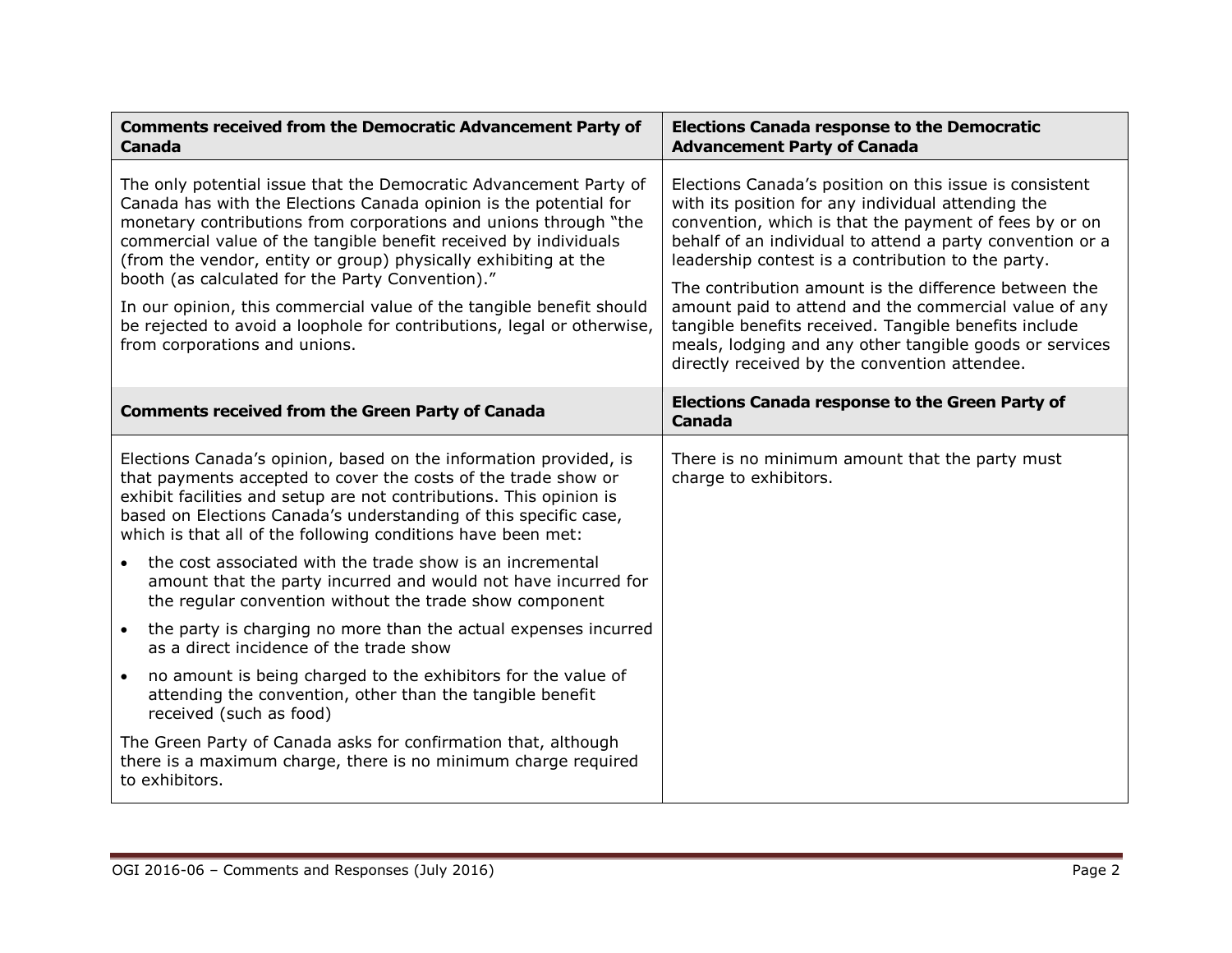| On point two:<br>the party is charging no more than the actual expenses incurred<br>as a direct incidence of the trade show<br>Is a Party allowed to charge less than the actual expenses incurred<br>as a direct incidence of the trade show?                                                                                                                                                                                                                                                                                                                                                                                                                                                                                                                                                                                                                                                                                                                                                                                                                                                                                     | There is no minimum amount that the party must<br>charge to exhibitors.                                                                                                                                                                                                                                                                                                                                                                                                                                                                                                                                                                                                                                             |
|------------------------------------------------------------------------------------------------------------------------------------------------------------------------------------------------------------------------------------------------------------------------------------------------------------------------------------------------------------------------------------------------------------------------------------------------------------------------------------------------------------------------------------------------------------------------------------------------------------------------------------------------------------------------------------------------------------------------------------------------------------------------------------------------------------------------------------------------------------------------------------------------------------------------------------------------------------------------------------------------------------------------------------------------------------------------------------------------------------------------------------|---------------------------------------------------------------------------------------------------------------------------------------------------------------------------------------------------------------------------------------------------------------------------------------------------------------------------------------------------------------------------------------------------------------------------------------------------------------------------------------------------------------------------------------------------------------------------------------------------------------------------------------------------------------------------------------------------------------------|
| Is a Party allowed to charge varying amounts for different exhibitors<br>(as long as the amounts charged are all below the actual expenses<br>incurred as a direct incidence of the trade show)?<br>Example:<br>If the actual expense incurred as a direct incidence of the trade show<br>is \$400, may a Party charge "exhibitor A" \$200 and "exhibitor B"<br>\$0.00 to set up their booths at the trade show?                                                                                                                                                                                                                                                                                                                                                                                                                                                                                                                                                                                                                                                                                                                   | The party can charge any amount per vendor, as long<br>as no one vendor is being charged more than the<br>incremental expense incurred as a direct incidence of<br>the space they are occupying at the trade show.                                                                                                                                                                                                                                                                                                                                                                                                                                                                                                  |
| <b>Comments received from the Liberal Party of Canada</b>                                                                                                                                                                                                                                                                                                                                                                                                                                                                                                                                                                                                                                                                                                                                                                                                                                                                                                                                                                                                                                                                          | <b>Elections Canada response to the Liberal Party of</b><br><b>Canada</b>                                                                                                                                                                                                                                                                                                                                                                                                                                                                                                                                                                                                                                           |
| The opinion request from the Conservative Party of Canada is a<br>component of a much larger issue of registered political entities<br>being able to enter into commercial transactions. The nature of the<br>opinion being sought is seeking confirmation that charges to third<br>parties for the use of space on a cost recovery basis would not<br>offend the Canada Elections Act ("Act"). Recognizing that this<br>opinion request and the current draft guideline for Fundraising<br>Activities (which includes the sale of branded goods) may set the<br>principles and foundation of the guideline for commercial<br>transactions anticipated in 2016-2017, the focus of our comments<br>will mostly be on principles as opposed to the granular nature of the<br>request.<br>The Act controls contributions to registered political entities, and the<br>regime of controls around contributions is well documented. The Act<br>makes no reference to revenues derived from commercial<br>transactions. Our view is that had Parliament intended to restrict or<br>control such transactions the Act would have done so. | Elections Canada notes your comments and recognizes<br>that this question is part of a broader issue. As<br>indicated in the shaded box on page 1 of the opinion,<br>unlike a guideline or an interpretation note, a written<br>opinion does not provide a complete review of an<br>issue; it only responds to a specific question asked and<br>is limited to the factual situation submitted by the<br>party.<br>It should be noted that Elections Canada does<br>recognize the ability of political entities to enter into<br>commercial transactions. This position is reflected in<br>our various handbooks and will be further examined in<br>a forthcoming interpretation note on commercial<br>transactions. |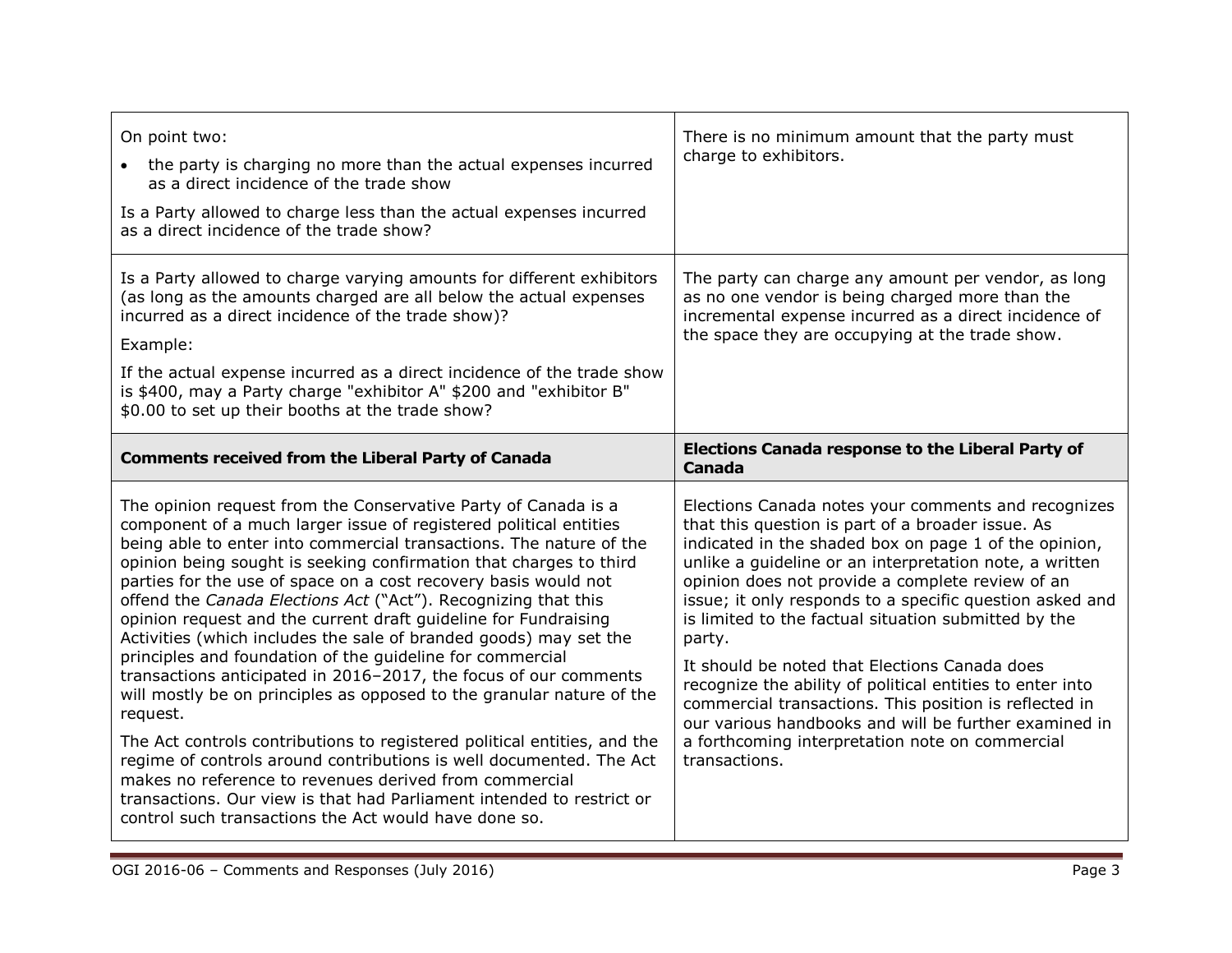Commercial transactions entered into by registered political entities can take many forms. For example, a registered political party may own a commercial office building and lease space not used by the party to a tenant. Such an arrangement would generally involve charging a tenant the fair market value of rent that a commercial landlord leasing comparable space in the market would charge. We agree that rent paid in excess of the fair market value would be considered a contribution to the party, and would likely be an ineligible contribution depending on the categorization of the tenant and the amount being paid. A registered political entit y ' s auditor in the course of an annual audit is required to review non -contribution sources of revenue, assess whether or not each is a commercial transaction at fair market value, and render an opinion thereon. It would not be reasonable to force a registered political entity to lease unused office space at the party's out - o f -pocket costs, which has no consideration for the cost of capital and the inherent risks commercial landlords face leasing office space.

We recognize from the perspective of Elections Canada that prohibiting commercial transactions makes it easier to regulate the contribution regime of registered political entities. That being said, given the current legislative framework, it is the responsibility of the registered political entity's auditor to determine whether or not revenue meets the requirements of the Act. Auditors, and in particular the auditors of the larger parties that are the ones more likely to have commercial transactions, are well positioned to determine whether a commercial transaction is undertaken at fair market value.

With respect to trade show and exhibit facilities at a party convention, the meeting and convention industry in North America has a well -established basis for booth pricing based on the size of the convention, target audience and other demographics. Companies such as GES [\(http://www.gesexpo.ca/about/show](http://www.gesexpo.ca/about/show-services) -services ) can be engaged to provide sales kit support , providing convention organizers with a tool kit, including pricing, that allow s for the marketing of trade show space. Consequently, a fair market value for the sale of trade show space at a convention can be established, and hence , based on this being a commercial trans -action , we would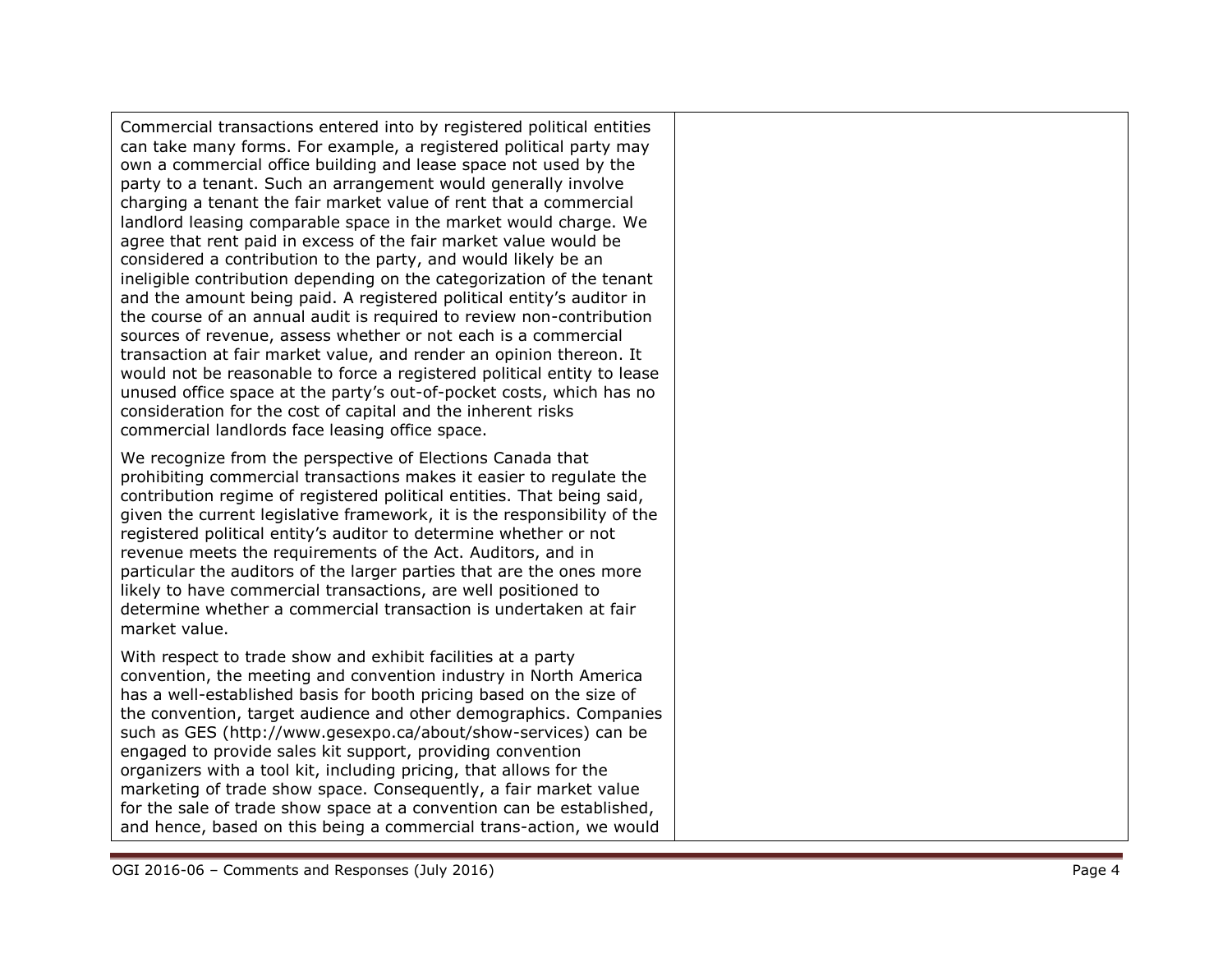| put forward that it is not regulated under the Act.                                                                                                                                                                                                                                                                                                                                                                                                                                                                                                                                                                                                                                                                                                                                                                                                                                                                                                                                                                                                                                                                                                                                                                                                                                                                                       |                                                                                                                                                                                                                                                                                                                                                                                                                   |
|-------------------------------------------------------------------------------------------------------------------------------------------------------------------------------------------------------------------------------------------------------------------------------------------------------------------------------------------------------------------------------------------------------------------------------------------------------------------------------------------------------------------------------------------------------------------------------------------------------------------------------------------------------------------------------------------------------------------------------------------------------------------------------------------------------------------------------------------------------------------------------------------------------------------------------------------------------------------------------------------------------------------------------------------------------------------------------------------------------------------------------------------------------------------------------------------------------------------------------------------------------------------------------------------------------------------------------------------|-------------------------------------------------------------------------------------------------------------------------------------------------------------------------------------------------------------------------------------------------------------------------------------------------------------------------------------------------------------------------------------------------------------------|
| As a minimum view, given the availability of fair market value for<br>pricing trade show or exhibit facilities, the opinion sought by the<br>Conservative Party of Canada is on an amount well below the fair<br>market value and we believe would not offend the Act. More<br>importantly, given the lack of a prohibition in the Act regarding<br>commercial transactions, the sale of trade show or exhibit facilities<br>could be charged at up to the industry fair market value.                                                                                                                                                                                                                                                                                                                                                                                                                                                                                                                                                                                                                                                                                                                                                                                                                                                    |                                                                                                                                                                                                                                                                                                                                                                                                                   |
| <b>Comments received from the Commissioner of Canada Elections</b>                                                                                                                                                                                                                                                                                                                                                                                                                                                                                                                                                                                                                                                                                                                                                                                                                                                                                                                                                                                                                                                                                                                                                                                                                                                                        | <b>Elections Canada response to the Commissioner of</b><br><b>Canada Elections</b>                                                                                                                                                                                                                                                                                                                                |
| <b>Opinion (page 4)</b><br>In the French version of the draft opinion, the first sentence in the<br>box reads as follows: "Élections Canada est d'avis que les paiements<br>acceptés pour couvrir les coûts de l'équipement de salon<br>professionnel ou d'exposition et son installation ne constituent pas<br>des contributions." The corresponding sentence in the English<br>version reads as follows: "Elections Canada's opinion, based on the<br>information provided, is that payments accepted to cover costs of<br>the trade show or exhibit facilities and setup are not contributions."<br>It appears as if the costs covered by the French and English versions<br>are not necessarily the same. For example, while the electricity costs<br>seem to be covered in the English version, that is not necessarily the<br>case in the French version. In addition, it is not clear that the two<br>versions would cover all the costs that are targeted, such as the<br>costs for any tangible benefit referred to in the third bullet in the<br>box.<br>The comment concerning the broadening of the scope of costs that<br>should be covered is also valid with respect to the first and second<br>sentences of the draft opinion under the subtitle "Fees to recover<br>expenses," in the "Analysis and Discussion" section. | Elections Canada understands the underlined phrase in<br>both languages to include electricity costs.<br>The text in the opinion has been updated to read:<br>"Based on the information provided, Elections Canada's<br>opinion is that payments accepted to cover costs of the<br>trade show or exhibit facilities, their setup, and any<br>tangible benefit that exhibitors receive, are not<br>contributions." |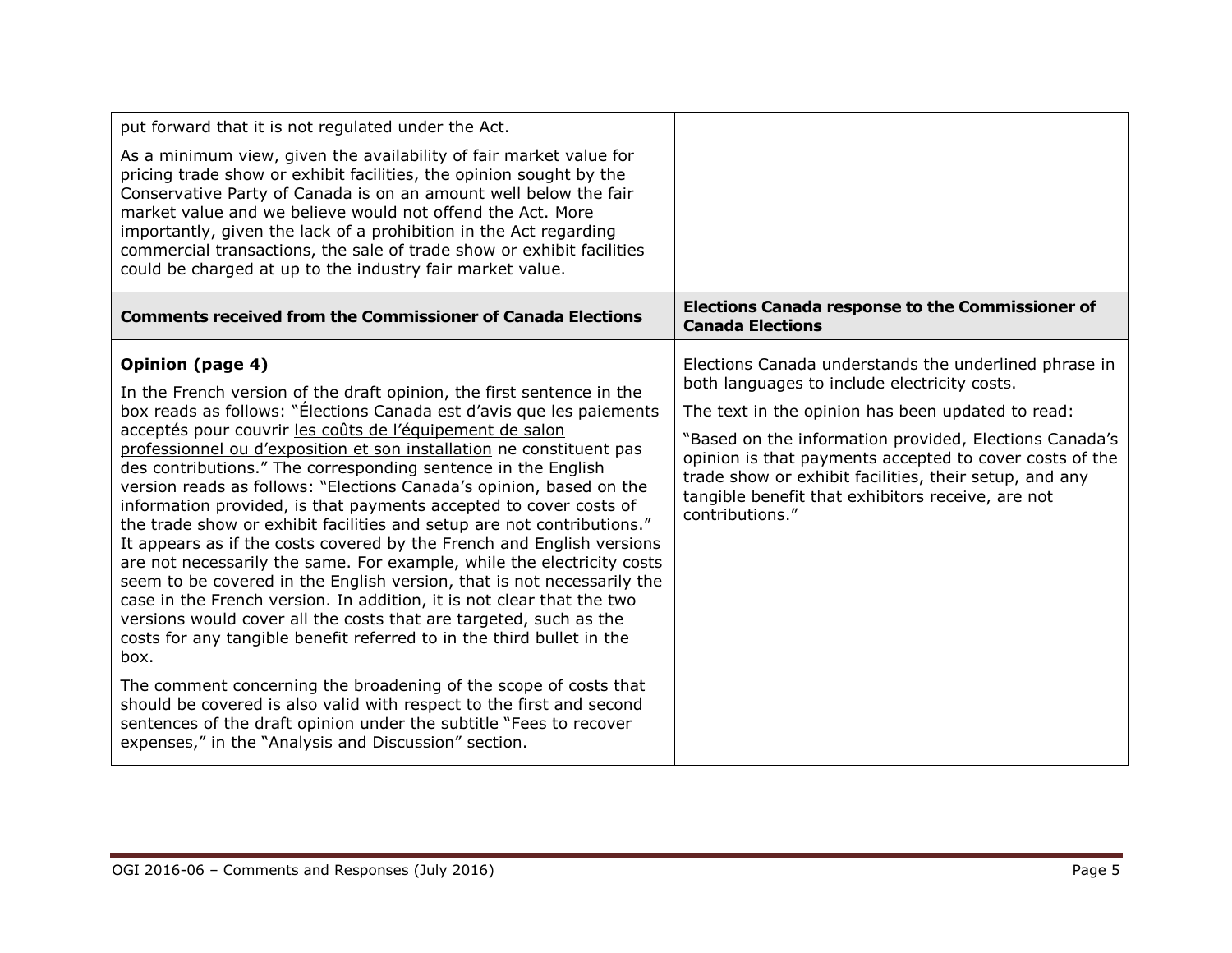| Background - Analysis and discussion (pages 4 and 5)<br>In its application for a written opinion, the party indicates that<br>vendors will be able to sell their products or services to convention<br>participants and that others will be promoting their products or<br>services to potential clients. There is nothing in the application<br>indicating that vendors will be providing free products or services to<br>participants, which is a common practice at certain trade shows,<br>aimed at creating traffic at exhibitors' booths. The application for a<br>written opinion does indicate that in organizing the trade show, the<br>party hopes to create excitement among the convention attendees.<br>To the extent that handing out free products or providing free<br>services to convention participants helps create the desired<br>excitement, it could, in some cases, constitute an ineligible non-<br>monetary contribution accepted by the party, if the exhibitor is a<br>person or an entity other than a Canadian citizen or a permanent<br>resident of Canada.<br>Obviously, the draft written opinion does not raise this issue, insofar<br>as it is only a response to the questions asked by the party in its<br>application for a written opinion. It may be useful to note here that,<br>unlike a guideline or an interpretation note, a written opinion does<br>not provide an exhaustive review of an issue; instead it only<br>responds to the question asked, and is generally limited to the<br>factual situation submitted by the party. | As indicated in the shaded box on page 1 of the<br>opinion, and as acknowledged in your comment, unlike<br>a guideline or an interpretation note, a written opinion<br>does not provide a complete review of an issue; it only<br>responds to a specific question asked and is limited to<br>the factual situation submitted by the party.                                                                            |
|---------------------------------------------------------------------------------------------------------------------------------------------------------------------------------------------------------------------------------------------------------------------------------------------------------------------------------------------------------------------------------------------------------------------------------------------------------------------------------------------------------------------------------------------------------------------------------------------------------------------------------------------------------------------------------------------------------------------------------------------------------------------------------------------------------------------------------------------------------------------------------------------------------------------------------------------------------------------------------------------------------------------------------------------------------------------------------------------------------------------------------------------------------------------------------------------------------------------------------------------------------------------------------------------------------------------------------------------------------------------------------------------------------------------------------------------------------------------------------------------------------------------------------------------------------------------------------|-----------------------------------------------------------------------------------------------------------------------------------------------------------------------------------------------------------------------------------------------------------------------------------------------------------------------------------------------------------------------------------------------------------------------|
| Limitations on recoverable expenses (page 5, 2nd paragraph)<br>In the draft opinion, reference is made to the fact that if a party<br>wishes to charge exhibitors for attending the convention, it may only<br>recover the costs of any tangible benefit received by observer pass<br>holders. The draft opinion further states that any excess amount<br>charged would be a contribution from an ineligible contributor. It<br>should be noted, however, that this would be the case only if the<br>contribution was made by a person or entity other than a Canadian<br>citizen or permanent resident of Canada. In such a case, the<br>ineligible contribution must be reimbursed in accordance with the<br>provisions of the Act.                                                                                                                                                                                                                                                                                                                                                                                                                                                                                                                                                                                                                                                                                                                                                                                                                                           | The text in the opinion has been updated to read:<br>"In addition, if a party wishes to recover costs for<br>providing exhibitors with observer passes to the<br>convention, it may only recover the cost of the tangible<br>benefit (such as food and refreshments). Any amount<br>charged in excess of the actual cost of the tangible<br>benefit would be subject to the controls on<br>contributions in the CEA." |